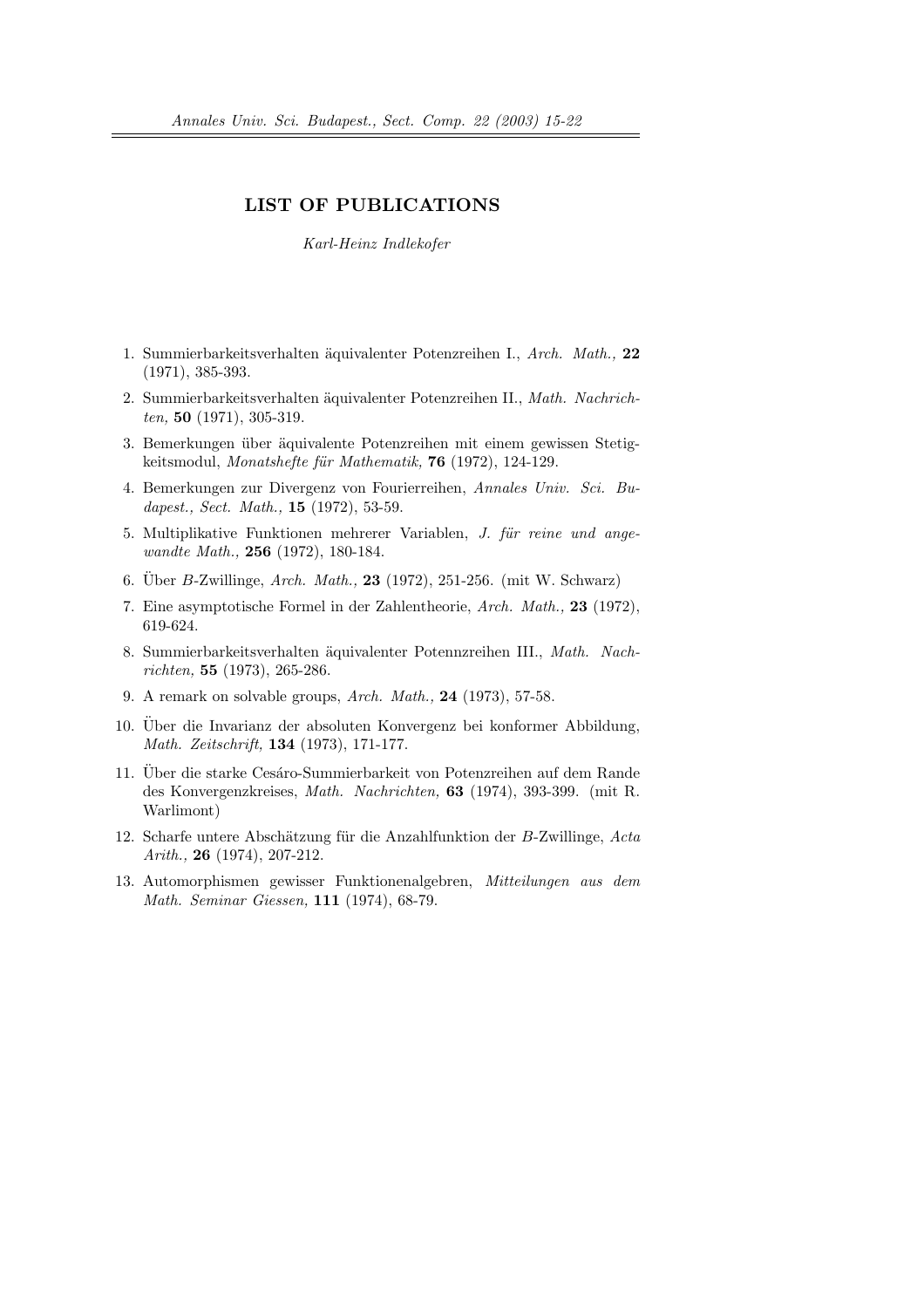- 14. Das Verhalten multiplikativer Funktionen auf gewissen Zahlenfolgen, J.  $f\ddot{u}r$  reine und angewandte Math., 283-284 (1976), 147-153.
- 15. On the distribution of values of additive arithmetical functions, Number Theory 1974, Coll. Math. Soc. János Bolyai 13, 1976, 111-128.
- 16. Grenzverteilung additiver Funktionen, Lietuvos Mat. Rinkinys, 16 (1976), 81-91.
- 17. On sets characterizing additive arithmetical functions, Math. Zeitschrift, 146 (1976), 285-290.
- 18. Automorphismen gewisser Funktionenalgebren II., Acta Math. Acad. Sci. Hung., 28 (1976), 305-313.
- 19. Uber binäre additive Probleme, J. für reine und angewandte Mathematik, 297 (1978), 65-79. (mit M. Gottschalk)
- 20. Zahlentheorie. Eine Einführung, Uni-Taschenbücher 688, Birkhäuser, Basel-Stuttgart, 1978.
- 21. A mean-value theorem for multiplicative arithmetical functions, Math. Zeitschrift, 172 (1980), 255-271.
- 22. Forsetzbare äquivalente Potenzreihen, *Publ. Math. Debrecen*, **28** (1981), 25-30. (mit R. Trautner)
- 23. On sets characterizing additive and multiplicative arithmetical functions, Illinois J. of Math., 25 (1981), 251-257.
- 24. Some remarks on almost-even and almost-periodic functions, Arch. Math., 37 (1981), 353-358.
- 25. Limiting distributions and mean-values of multiplicative arithmetical functions, Recent progress in analytic number theory, Symp. Durham, 1979, Vol. I., Academic Press, London, 1981, 197-202.
- 26. Remark on a theorem of G. Halász, Arch. Math., **36** (1980), 145-151.
- 27. Limiting distributions and mean-values of multiplicative arithmetical functions, J. für reine und angewandte Math.,  $328$  (1981), 116-127.
- 28. On Turán's equivalent series, *Studies in Pure Mathematics: To the mem*ory of Paul Turán, ed. P. Erdős, Birkhäuser, Basel-Boston-Stuttgart, Akadémiai Kiadó, Budapest, 1983, 357-379.
- 29. On multiplicative arithmetical functions, Topics in classical number theory, Coll. Math. Soc. János Bolyai 34, 1984, 731-748.
- 30. Properties of uniformly summable multiplicative functions, Periodica Math. Hung., 17 (1986), 143-161.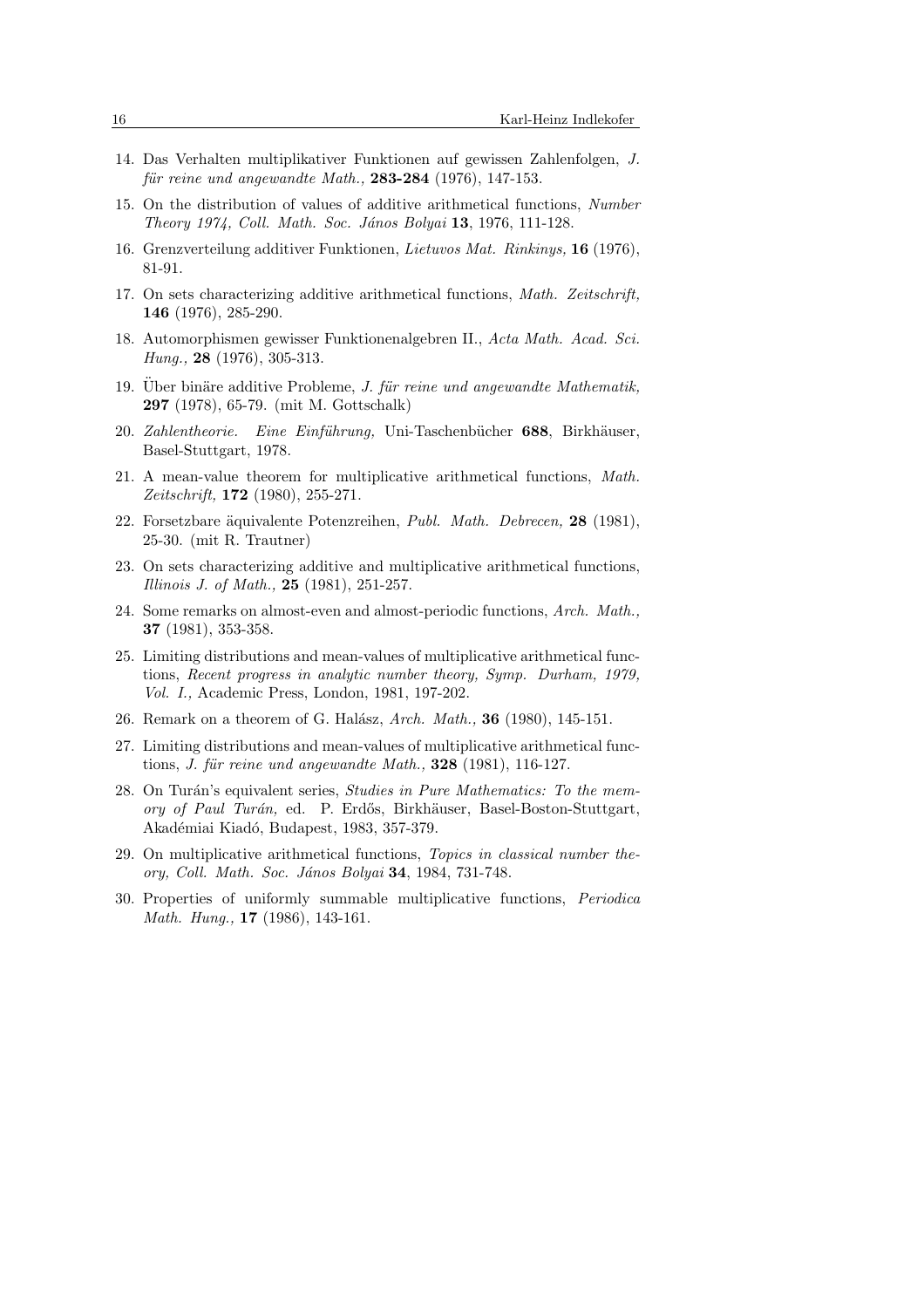- 31. Cesáro means of additive functions, Analysis,  $6$  (1986), 1-24.
- 32. Uber Grenzverteilungen multiplikativer Funktionen mit logarithmischen ¨ Momenten, Lietuvos Mat. Rinkinys, 26 (1986), 435-446.
- 33. Gleichgradige Summierbarkeit bei verallgemeinerten Momenten additiver Funktionen, Arch. Math., 49 (1987), 508-512.
- 34. A renewal theorem for random walks in multidimensional time, Trans.  $AMS, 300 (1987), 759-769.$  (with J. Galambos and I. Kátai)
- 35. Limiting distributions and mean-values of complex-valued multiplicative functions, Probability theory and mathematical statistics, Proc. 4th Vilnius Conf. 1985, vol. I., 1986, 547-552.
- 36. Uber verallgemeinerte Momente additiver Funktionen, Monatshefte für Mathematik, 103 (1987), 120-132.
- 37. Multiplikative Funktionen auf kurzen Intervallen, J. für reine und angewandte Math., **381** (1987), 148-160. (mit P. Erdős)
- 38. On some pairs of multiplicative functions, Annales Univ. Sci. Budapest., *Sect. Math.*, **31** (1988), 129-134. (with I. Kátai)
- 39. Momente additiver Funktionen auf der Folge  $\{p+1\}$ , Lietuvos Mat.  $Rinking, 28 (1988), 669-679. (mit I. Kátai)$
- 40. B-numbers in short intervals, Arch. Math., 50 (1988), 453-458. (with I. Kátai)
- 41. Uber Verallgemeinerungen der Turán-Kubilius Ungleichung, Acta Arith., 52 (1989), 67-73.
- 42. Generalized moments of additive functions, J. of Number Theory, 32  $(1989)$ , 281-288. (with I. Kátai)
- 43. Exponential sums with multiplicative coefficients, Acta Math. Acad. Sci. *Hung.*, **54** (1989), 263-268. (with I. Kátai)
- 44. Limit laws and moments of additive functions in short intervals, Number Theory vol. I. Elementary and analytic, Proc. Conf. Budapest, Hungary, 1987, Coll. Math. Soc. János Bolyai **51**, 1989, 193-220.
- 45. Multiplicative functions with small increments I., Acta Math. Acad. Sci. *Hung.*, **55** (1990), 97-101. (with I. Kátai)
- 46. Limiting distributions of additive functions in short intervals, Acta Math. Acad. Sci. Hung., 56 (1990), 11-22.
- 47. Multiplicative functions with small increments II., Acta Math. Acad. Sci. *Hung.*, **56** (1990), 159-164. (with I. Kátai)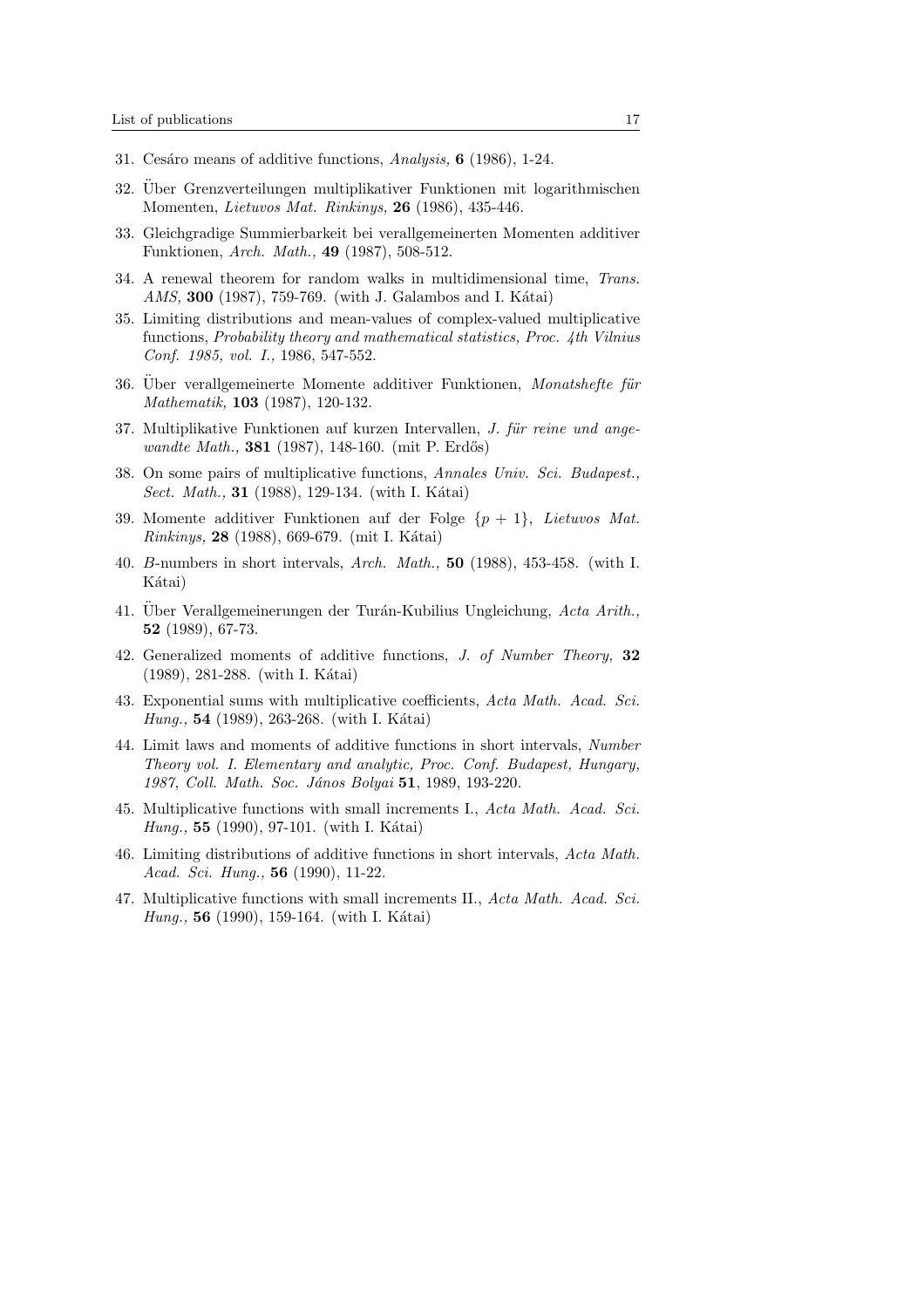- 48. Two elementary proofs of Halász's theorem, *Math. Zeitschrift*, **209** (1990), 43-52. (with H. Daboussi)
- 49. Multiplicative functions with small increments III., Acta Math. Acad. Sci. *Hung.*, **58** (1991), 121-132. (with I. Kátai)
- 50. Arithmetical semigroups I: Direct factors, Manuscripta Math., 71 (1991), 83-96. (with J. Knopfmacher and R. Warlimont)
- 51. On a certain class of infinite products with an application to arithmetical semigroups, Arch. Math.,  $56$  (1991), 446-453. (with E. Manstavičius and R. Warlimont)
- 52. Additive functions vanishing outside a given set of primes. Part I: Limiting distribution on short intervals, Publ. Math. Debrecen, 40 (1992), 211-217. (with J. Galambos)
- 53. On some spaces of arithmetical functions I., Analysis Math., 18 (1992), 203-221.
- 54. A new method in probabilistic number theory, Probability theory and applications: Essays to the memory of József Mogyoródi, eds. J. Galambos and I. Kátai, Kluwer, 1992, 299-308.
- 55. Number systems and fractal geometry, Probability theory and applications: Essays to the memory of József Mogyoródi, eds. J. Galambos and I. Kátai, Kluwer, 1992, 319-334. (with I. Kátai and P. Racskó)
- 56. Alternating Balkema-Oppenheim expansions of real numbers, Bull. Math. Soc. Belg., 44 (1992), 17-28. (with A. and J. Knppfmacher)
- 57. Remarks on the infinite product representations of holomorphic functions, Publ. Math. Debrecen, 41 (3-4) (1992), 263-276. (with R. Warlimont)
- 58. Estimation of generalized moments of additive functions over the set of shifted primes,  $Acta Sci. Math., 56 (1992), 229-236.$  (with I. Kátai)
- 59. On the distribution of translates of additive functions, Acta Math. Hun*gar.*, **61** (1993), 343-356. (with I. Kátai)
- 60. The abstract prime number theorem for function fields, Acta Math. Hun $gar., 62 (1993), 137-148.$
- 61. Some remarks on generalized number systems, Acta Sci. Math., 57 (1993),  $543-553$ . (with I. Kátai and P. Racskó)
- 62. Functional limit theorems for additive arithmetic function on intervals, Lietuvos Mat. Rinkinys, 33 (3) (1993), 280-292. (with E. Manstavičius)
- 63. Remarks on an elementary proof of Halász's theorem, *Lietuvos Mat.* Rinkinys, 33 (4) (1993), 417-423.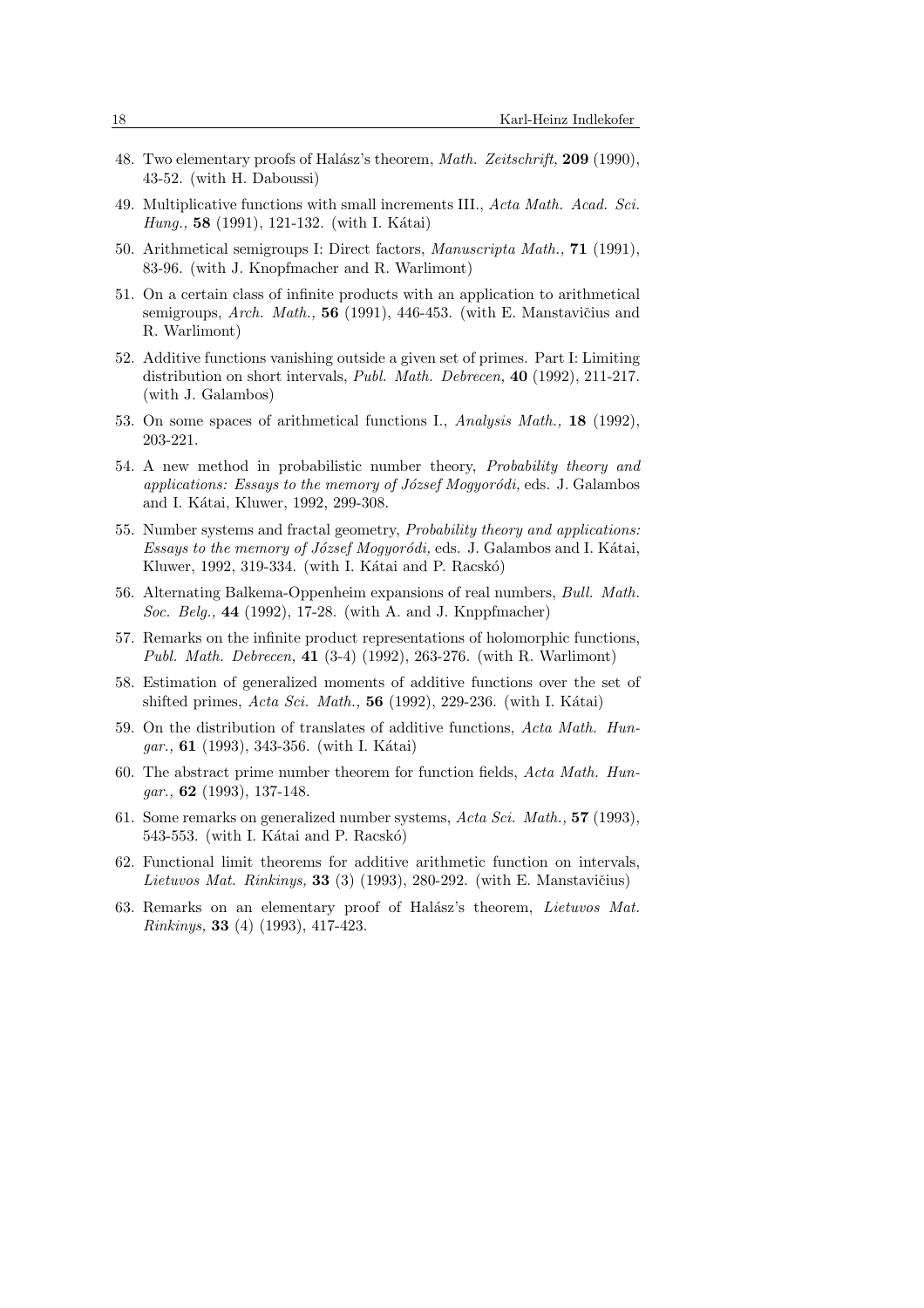- 64. New approach to multiplicative functions on arithmetical semigroups, Lietuvos Mat. Rinkinys, 34 (4) (1994), 449-458. (with E. Manstavičius)
- 65. Additive and multiplicative functions on arithmetical semigroups,  $Publ.$ Math. Debrecen, 45 (1-2) (1994), 1-17.
- 66. On some properties of attractors generated by iterated function systems, Acta Sci. Math., 60 (1995), 41-427. (with A. Járai and I. Kátai)
- 67. Translates of additive and multiplicative functions defined on arithmetical semigroups, Acta Sci. Math.,  $61$  (1995), 105-122. (with E. Manstavičius)
- 68. Largest known twin primes, Mathematics of Computation, 65 (213) (1996), 427-428.
- 69. On sets of uniqueness for completely additive arithmetic functions, Anal*ysis*, **16** (1996), 405-415. (with J. Fehér and L.L. Stachó)
- 70. Multiplicative functions of Farey fractions, New Trends in Probability and Statistics, Vol. 4, eds. A.Laurinčikas, E.Manstavičius and V.Stak.enas, 1997, 323-344. (with V. Stak.enas)
- 71. Dirichet's divisors in probability theory, Theory of Stoch. Proc., 3 (19) (1997), 208-215. (with O.I. Klesov)
- 72. Estimates for multiplicative functions on the set of shifted primes, Acta Math. Hungar., 81 (3) (1998), 195-221. (with N.M. Timofeev)
- 73. On some subsets of the set of shifted primes, Publ. Math. Debrecen, 52 (3-4) (1998), 429-468. (with N.M. Timofeev)
- 74. A mean-value theorem for the multiplicative functions on the set of shifted primes, *The Ramanujan Journal*,  $2(1998)$ , 153-165. (with N.M. Timofeev)
- 75. Probabilistic number theory from polyadic analysis to uniform summability, Arithmetical functions, Leaflets in Mathematics, P $\acute{e}$ cs, 1998, 21-48.
- 76. Some world records in computational number theory, Arithmetical functions, Leaflets in Mathematics, Pécs, 1998, 49-56. (with A. Járai)
- 77. Additive and multiplicative functions on shifted primes, Proc. of Conf. "Numbers, Functions, Equations'98", Noszvaj, 1998, ed. Zs. Páles, Leaflets in Mathematics, Pécs, 1998, 93-94. (with N.M. Timofeev)
- 78. Найбільші з відомих чисел-близнюків та чисел Джермейн,  $V$  $ceimi$  математики, 4 (1998), 9-10. (with A. Járai)
- 79. Almost-periodic multiplicative functions on the set of shifted primes, Annales Univ. Sci. Budapest. Sect. Comp., 18 (1999), 95-102. (with N.M. Timofeev)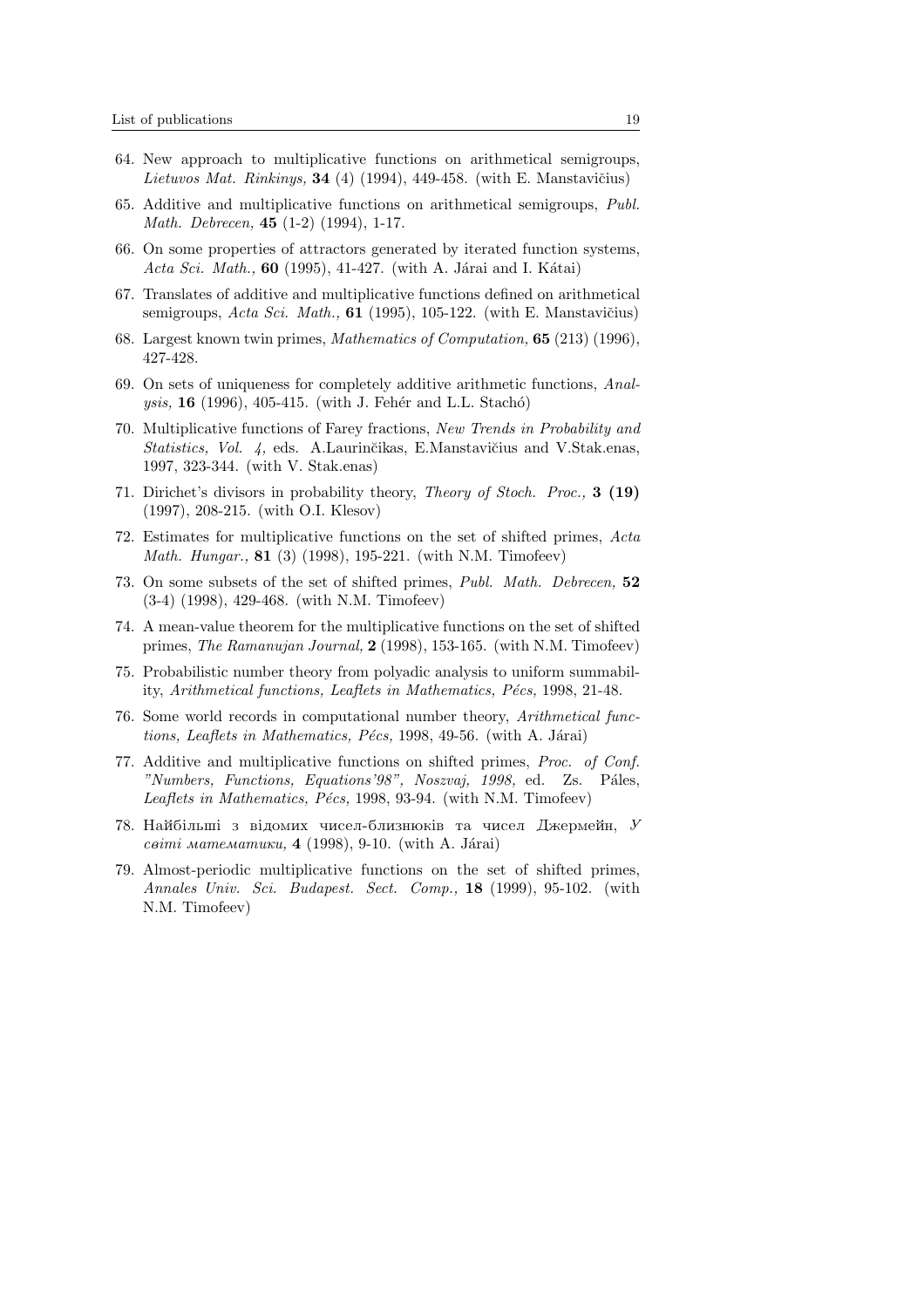- 80. Largest known twin primes and Sophie Germain primes, Mathematics of  $Computation, 68 (227) (1999), 1317-1324.$  (with A. Járai)
- 81. On asymptotically correlated q-multiplicative functions, Math. Pannon*ica*, **10** (1) (1999), 29-36. (with I. Kátai)
- 82. Multiplicative processes in short intervals, Lietuvos Mat. Rinkinys, 39 (1999), 185-199. (with G. Bareikis)
- 83. Multiplicative processes on the set of shifted primes, Lietuvos Mat. Rinkinys, 39 (1999), 441-460. (with G. Bareikis)
- 84. Arithmetical processes in the semigroups, Vilnius Universitetas Preprintas 00-1 (2000) (with G. Bareikis)
- 85. On a theorem of H. Daboussi, *Publ. Math. Debrecen*, **57**  $(1-2)$   $(2000)$ ,  $145-152.$  (with I. Kátai)
- 86. Про проблему дільників Дірихле, У світі математики, 6 (4) (2000), 1-6. (with O.I. Klesov)
- 87. Generalized moments of additive functions II., Lietuvos Mat. Rinkinys, 41 (1) (2001), 69-83. (with I. Kátai)
- 88. Multiplicative functions with bounded seminorm on the set of shifted primes, Analysis, 21 (2001), 205-211. (with N.M. Timofeev)
- 89. A comparative result for multiplicative functions, Lietuvos Mat. Rinkinys, 41 (2) (2001), 183-201. (with I. Kátai and R. Wagner)
- 90. On q-multiplicative functions taking a fixed value on the set of primes, *Periodica Math. Hung.*,  $42$  (1-2) (2001), 45-50. (with I. Kátai)
- 91. Distribution of multiplicative functions defined on semigroups, Quaestiones Mathematicae,  $24$  (2001), 335-347. (with E. Manstavičius)
- 92. Investigations in the theory of q-additive and q-multiplicative functions I., Acta Math. Hungar.,  $91$  (2001), 53-78. (with I. Kátai)
- 93. On q-multiplicative functions, *Publ. Math. Debrecen*, **61** (3-4) (2002),  $393-402.$  (with I. Kátai and Y.-W. Lee)
- 94. Investigations in the theory of q-additive and q-multiplicative functions II., Acta Math. Hungar., **97** (2002), 97-108. (with I. Kátai)
- 95. Number theory probabilistic, heuristic and computational approaches, Computers and Mathematics with Applications, 43 (2002), 1035-1061.
- 96. Divisors of shifted primes, Publ. Math. Debrecen, 60 (3-4) (2002), 307-345. (with N.M. Timofeev)
- 97. Some remarks on additive arithmetical semigroups, Lietuvos Mat. Rinkinys, 42 (2) (2002), 185-204.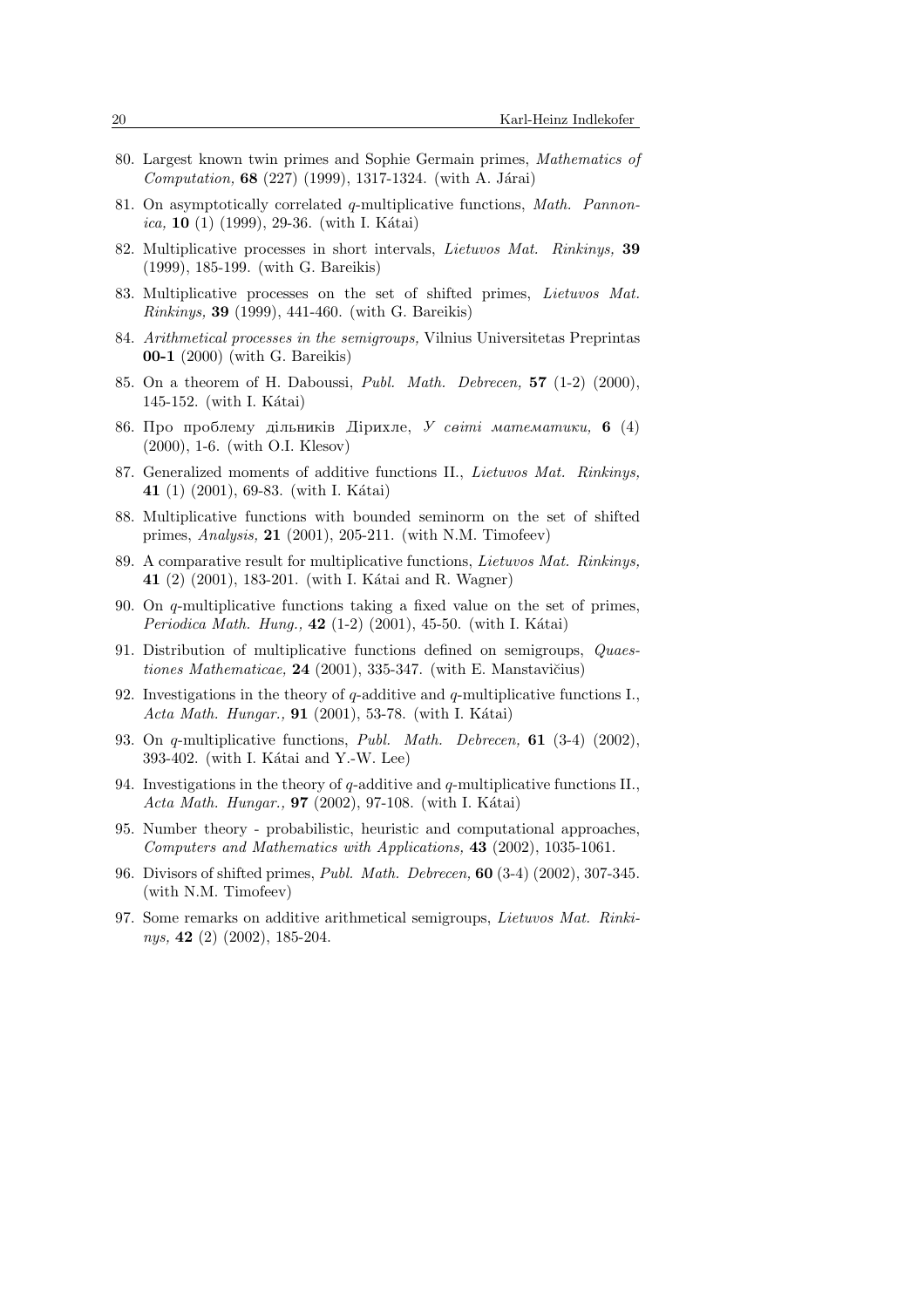- 98. On multiplicative functions with mean-value one on the set of shifted primes, Arch. Math., 78 (2002), 454-458. (with N.M. Timofeev)
- 99. A set of uniqueness for completely additive arithmetical functions, Annales Univ. Sci. Budapest. Sect. Comp.,  $21$  (2002), 57-67. (with J. Fehér and N.M. Timofeev)
- 100. On linear combinations of q-additive functions, Annales Univ. Sci. Budapest. Sect. Comp.,  $21$  (2002), 195-208. (with I. Kátai)
- 101. New approach to probabilistic number theory, Theory of Stochastic Processes,  $8(24)$  (1-2) (2002), 136-153.
- 102. Law of large numbers for the complete convergence of multiple sums indexed by a sector with function boundaries, Theory Probab. Math. Stat., 68 (2003), 55-59. (with O.I. Klesov)
- 103. Shifted B-numbers as a set of uniqueness for additive and multiplicative functions (with N.M. Timofeev) (submitted to Acta Arith.)
- 104. Multiplicative functions close to the divisor function on shifted primes (with N.M. Timofeev) (submitted)
- 105. Mean behaviour and distribution properties of multiplicative functions (with L. Lucht and S. Wehmeier) (submitted)
- 106. Strong law of large numbers for multiple sums indexed by a sector with function boundaries, Ann. Probab. (with O.I. Klesov) (submitted)

## In preparation

- 1. On a problem of Halmos in ergodic theory
- 2. Means of multiplicative functions on additive arithmetical semigroups
- 3. Multiplicative functions close to a convolution of two Dirichlet-characters on the set of shifted primes (with N.M. Timofeev)
- 4. Multiplicative functions at consecutive integers (with N.M. Timofeev)
- 5. Estimation of the mean-values of multiplicative functions with shifted arguments (with N.M. Timofeev)